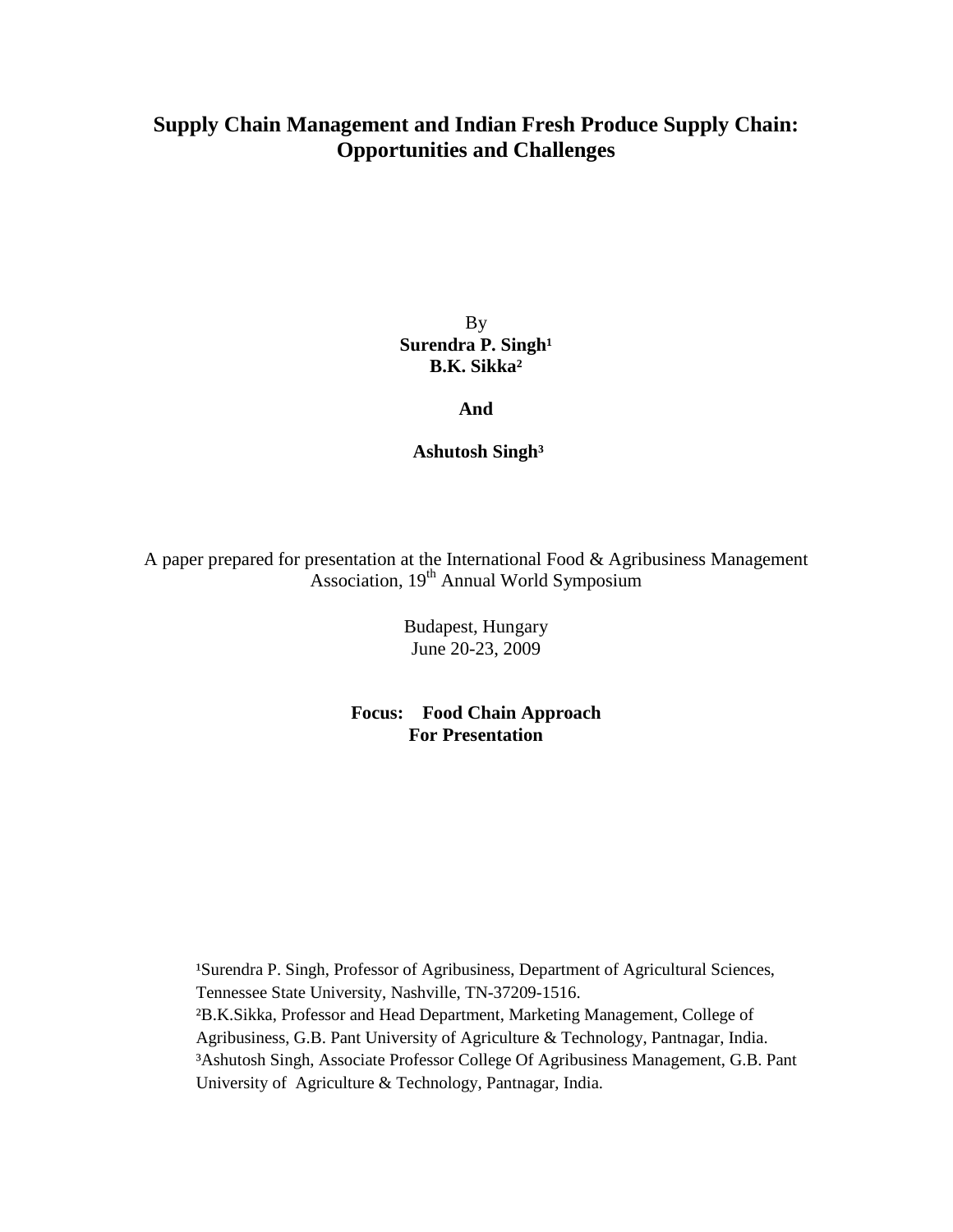## **Supply Chain Management and Indian Fresh Produce Supply Chain: Opportunities and Challenges**

Supply Chain Management (SCM) in general implies managing the relationship between businesses responsible for the efficient production and supply of agribusiness products from farm level to consumers, to reliably meet consumers' requirements in terms of quantity, quality, and price. In practice, this often includes the management of both horizontal and vertical alliances. In developing countries, the supply chain of agricultural products typically involves many players or agents with many farmers at one end and consumers at the other. These traditional supply chains are tightly linked with social structures (Lokollo, 2004). Generally, small farmers in developing countries are price – takers and their contact with "markets" is often limited to dealing with a produce collector or to sales at the local/ village market and district market.

#### **Problem**

 Indian agriculture is dominated by small holders, about 86% having land holdings of up to 2 ha. With an average, size of land holdings of 0.53 ha (Government of India, 2006). Questions have been raised as to the survivability of these small holders as their inability to access markets is one of the major limitations. Diversification of agriculture towards high value commodities have been suggested as plausible option for small holders. This option is being suggested because a shift is being seen in the food basket of Indian consumers toward more varied and nutritious diet of fruit, vegetables, milk, and meat. Sustained economic growth and a fast growing urban population are fueling rapid growth in demand for high value food products (Ravi and Roy, 2008). In addition, share of horticultural and animal food products in agricultural exports increased from 24 percent in 1981 percent to 35 percent in 2003. The producers' share in wholesale price is however, continues to be small (about 35 percent) with the major share going to market intermediaries as marketing cost, because of inefficient supply chains. Therefore, supply chain management may be a powerful tool in linking farmers to the markets for sustainable income generation.

#### **Objective(s)**

 Indian agric-produce supply chains are characterized by strict regulations and large number of intermediaries leading to number of inefficiencies, lower share for farmer in consumer rupee. Within this context, private players are entering for providing complete solutions to the farmers/ farming community under one roof. The overall purpose of the paper is to compare traditional supply chain with that being developed by the private sector under Public Private Partnership (PPP) mode. It reports results of a study undertaken to evaluate the fresh produce supply chains in India so as to highlight the issues of inefficiencies, stakeholders' expectations, reduction in post harvest losses, information flow and infrastructure development. A case of supply chain for apple has been chosen to reveal the critical success factors of supply chain development in case of fresh produce supply chains in India

#### **Procedure**

 The paper examines traditional fresh produce supply chains and problems associated with them. Marketing costs and margins are estimated and the paper further compares the traditional supply chain with that being developed by a private sector company under public-privatepartnership model. A pilot project for apple was selected to critically examine factors for supply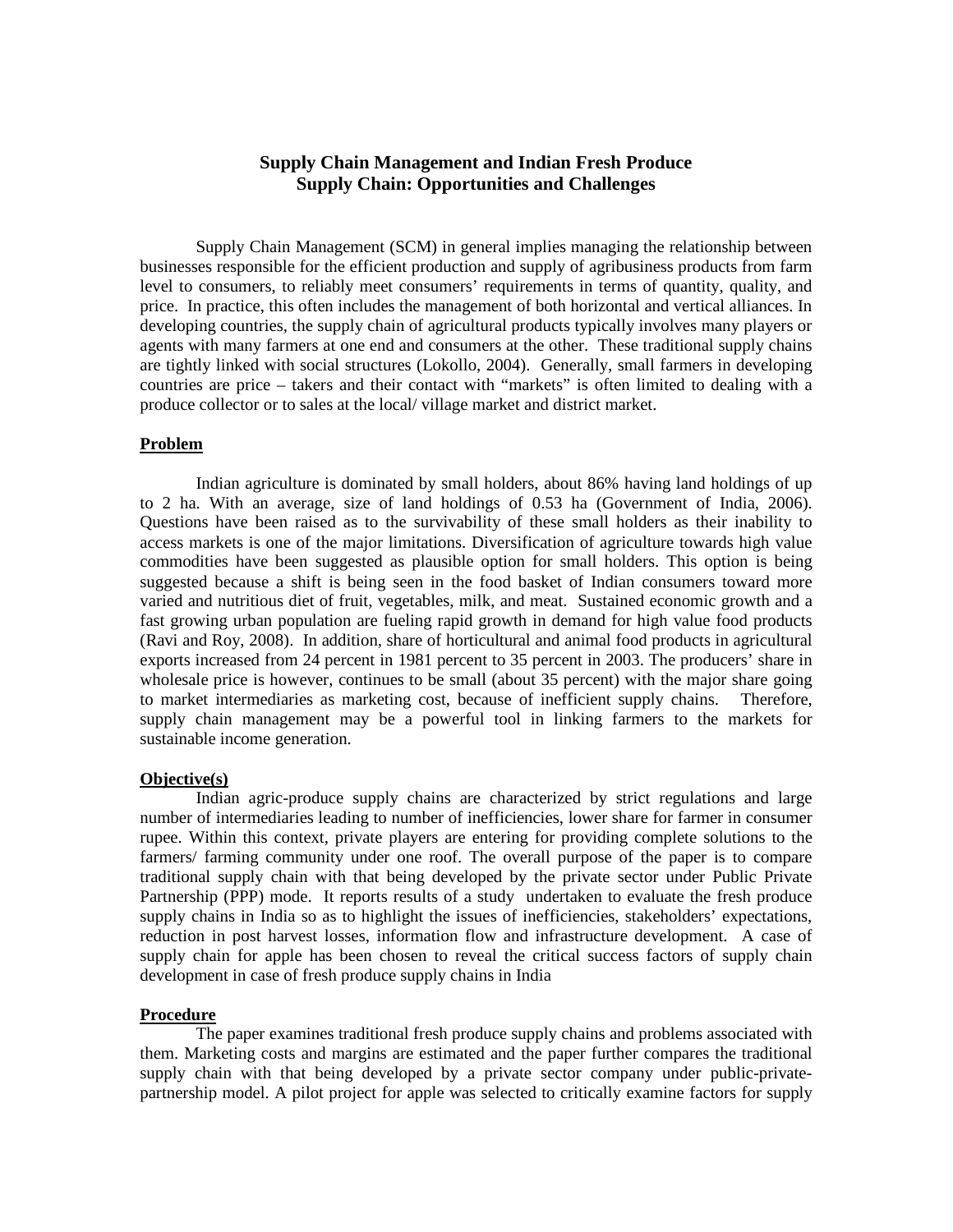chain development in case of fresh produce supply chains in India. The results of an exploratory study conducted to analyze the agri-produce supply chain in case of apples in the Western Himalayan region of India are presented and discussed which produces 99% of apples, is used here to highlight issues related with management of supply chains for fresh produce. Multistage sampling design was used for the selection of the sample from this region. Impact on marketing costs and margins in apples were estimated and compared with traditional marketing channels. The paper also reviews issues for the development of supply chains with special emphasis on apples outlining factors for success and risks in supply chain development.

#### **Results**

#### **Traditional Fresh Produce Supply Chains in India: A Case of Apples.**

 The marketing chain is the sequence of stages involved in transferring produce from the farm to the consumer and contributes to the marketing costs. Traditional supply chain in India for fresh produce is generally too long and fragmented where intermediaries collect a sizeable share from the price of the produce paid by consumers. In Figure 1, traditional marketing channels for apples are shown. Mandi (market) system has number of inefficiencies like non-transparent price setting where seller and buyer are often cheated, high losses due to non-scientific handling and storage. There exists inadequate infrastructural support to government regulated supply chain leading to high losses as high as 40 percent in case of fruits and vegetables. Private participation is restricted by the Market Regulations (like APMC Act) by hindering the direct procurement from farmers outside the notified market yards. However, with the amendment of model APMC act, doors are being opened for private players to operate in the agri-produce supply chain.

#### **Existing Problems in Indian Fresh Produce Supply Chains:**

- Losses during transportation and storage
- Lack of appropriate technologies, advanced techniques, capital and knowledge among partners
- Lack of information about the flow of products and markets
- Lack of transparency in the supply chain
- Tracking and traceability
- Lesser control of product safety and quality across the supply chain
- Large investments and risks are shared among partners in the chain
- Poor shelf life of products
- Lack of farmers awareness and knowledge
- Lack of storage and other post harvest facilities

#### **Market Costs and Margins**

Apples reach the consumer through different intermediaries who exploit farmers largely. The cost incurred by each is included in the ultimate price, which also varies considerably. Therefore, the share of the producer in price paid by consumer depends on the channel followed by the producer in marketing his produce (Figure 1). It has been observed that in most of the channels, the numbers of intermediaries are many and charges of different intermediaries are not in accordance to the Market Acts adversely affecting the producers and the consumers. For working out marketing cost and margins, the wholesale prices of Azadpur Fruit & Vegetable Market, Delhi, were used as an example. This market is considered as the largest market of apples in India where more than 70 per cent of apples arrive mainly from three states: Himachal Pradesh (HP), Jammu & Kashmir (J&K), and Uttarakhand (UK). The estimated marketing costs and marketing margins varied widely in Delhi market from the three selected states. The net price (percentage of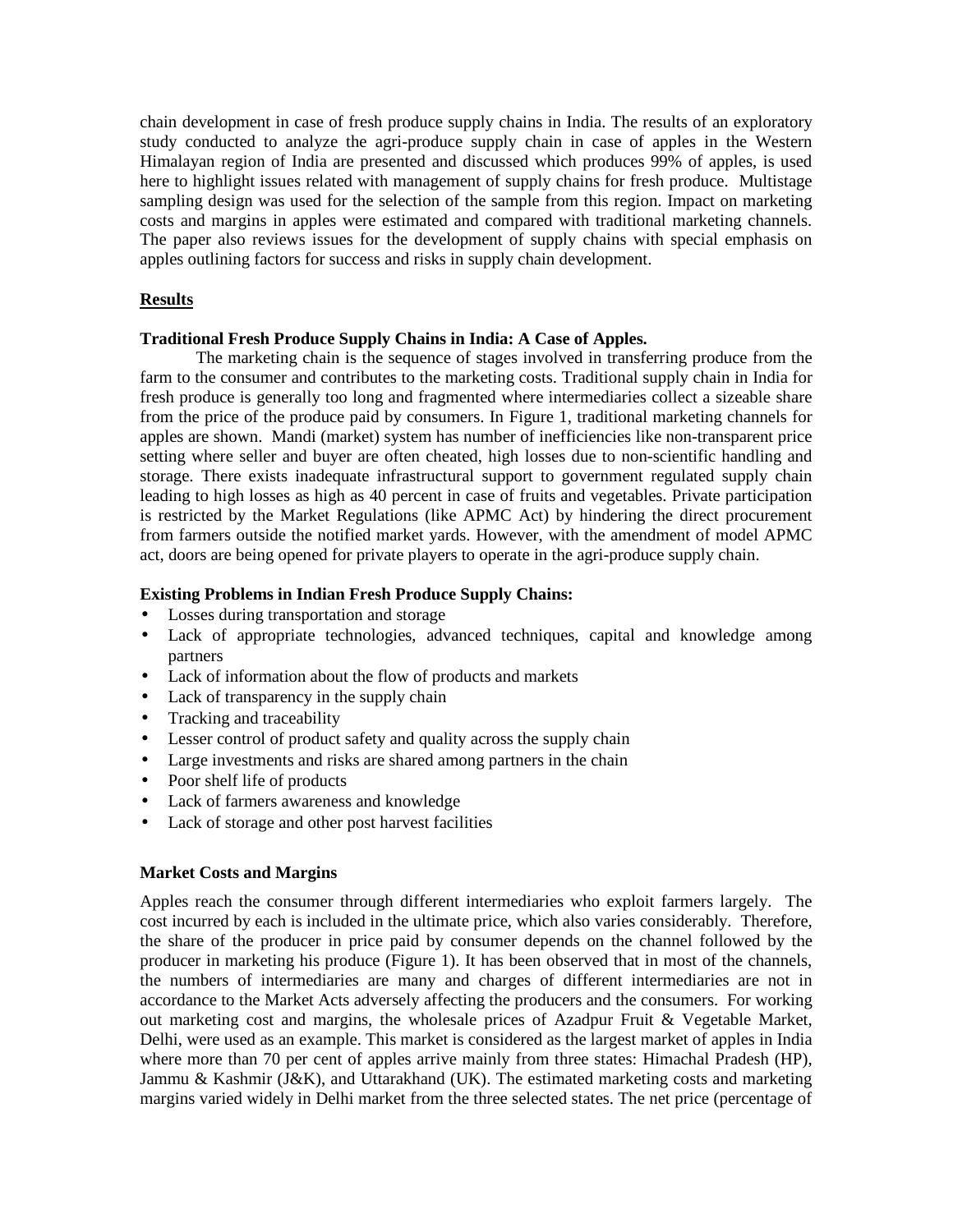wholesalers price) received by producers from HP was the highest 69.5 percent followed by UK 57.3 percent to a low of 54.7 percent for producers from J&K (Table 1). It may be observed that marketing costs in case of J & K apple growers was highest followed closely by HP growers. The marketing costs for growers in J&K and UK was higher compared to HP growers mainly because of higher costs of packing material, freight, and costs associated with transportation.

### **Supply Chain Development for Apples- Farm Gate to Market Place: Entry of Adani Fresh**

Adani Group of Enterprises (a private sector company) has been trading in agriculture commodities for over a decade. The company has now entered into horticulture sector with focus on tapping domestic as well as international markets for major fruits and vegetables in Middle East and European Union. Adani enterprise however, realized that with the existing kind of marketing set-up, facilities, and infrastructure it was difficult for the company to harness these opportunities at competitive prices while maintaining the quality throughout the supply chain. Hence, infrastructure was set up at three places in HP for strong backward integration for product availability to meet the international standards. In the supply chain of apples, the biggest hurdle before the company was to procure right quantities of commodities at the right price and quality. For procurement of apples, the company identified many constraints and in order to strengthen its position aimed at the following aspects:

- Development of innovative technology including cool chain, handling, transportation, storage etc. to minimize post harvest losses in food products.
- Formulation of conditions for development of markets and marketing infrastructure including e- marketing and assessment of trading performance.
- Application of International codes and standards (CODEX, HACC, and EU standards) for food safety and quality assurance.
- Started developing strong relationships with farmers and government
- Training the teams
- Developing better understanding of produce and the market.

### **Issues of Concern for Supply Chain Development in Apples**

- Good agricultural practices for production of high quality produce
- Safe, damage free harvest, transport and handling practices devices
- Maintenance of high quality during CA storage
- Processes, equipment, and pilot plants for commercial exploitation and manufacturing of high quality innovative food and fiber products.
- Packaging having international safety mounts
- Private investment in processing, market infrastructure, market developments and contract farming
- Minimum risk to the farmers

Adani Group made an investment of over \$280 million (Rs.11 billion) in the hill state for setting up controlled atmosphere packaging and storage units. The company also has plans to invest over \$408 million (Rs.16 billion) to set up its own cold chain of refrigerated vehicles for transporting apples, kiwi, almonds, and peaches. Figure 2, shows the broad components for forward and backward linkages being followed by the company.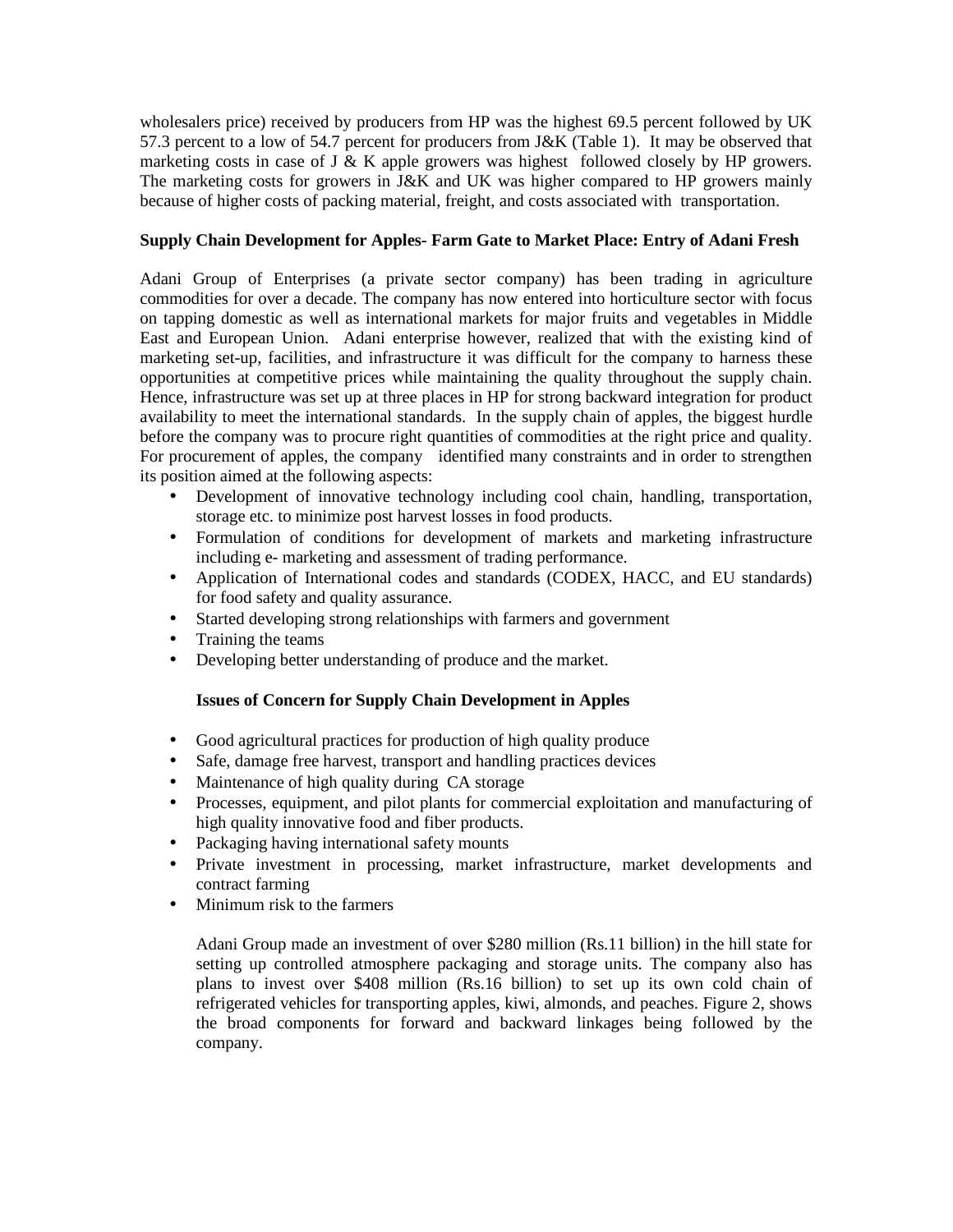

#### **Producers' and Company Linkages: Impact**

The Adani Enterprises started its operations in September 2006, by contacting farmers for procuring the produce (apple) at an announced price and with certain specifications. They collected the produce from the farmers at the orchard site. The farmers were not to bear any marketing cost such as cost of box, transportation to the markets, commission, and market fees etc. There was no risk involved for farmers during transportation as well as price risk**.** The company provided the plastic crates to the farmers and trained them about the maturity of the apples, as it is the critical factor for post harvest management. At the pack house apples are cleaned, washed, sorted, and graded for both quality and color by sensors. Finally, the apples are put under CA storage for better shelf life. In Table 2, the impact of new (Adani) supply chain over traditional marketing is shown in the state of Uttarakhand (UK). It may be seen that the farmers' share has increased by about 41 percent apart from the risk. On the other hand, there were significant improvements in:

- Remarkable reduction in post harvest losses
- Surplus produce brought into food chain
- Improved quality of produce
- Better price realization by farmers and minimum risk
- Export promotion
- Employment generation
- Socio-economic development of State
- Benefit to all stakeholders in value chain

### **Important Measures Required To Redesign Supply Chain for Improving Competitiveness of Fresh Produce in India**

 The model adapted by Adani enterprise in designing the supply chain to improve competitiveness highlights the role of different players in the supply chain to bridge the gap existing in the traditional agri- supply chains. The training, capacity building component assumes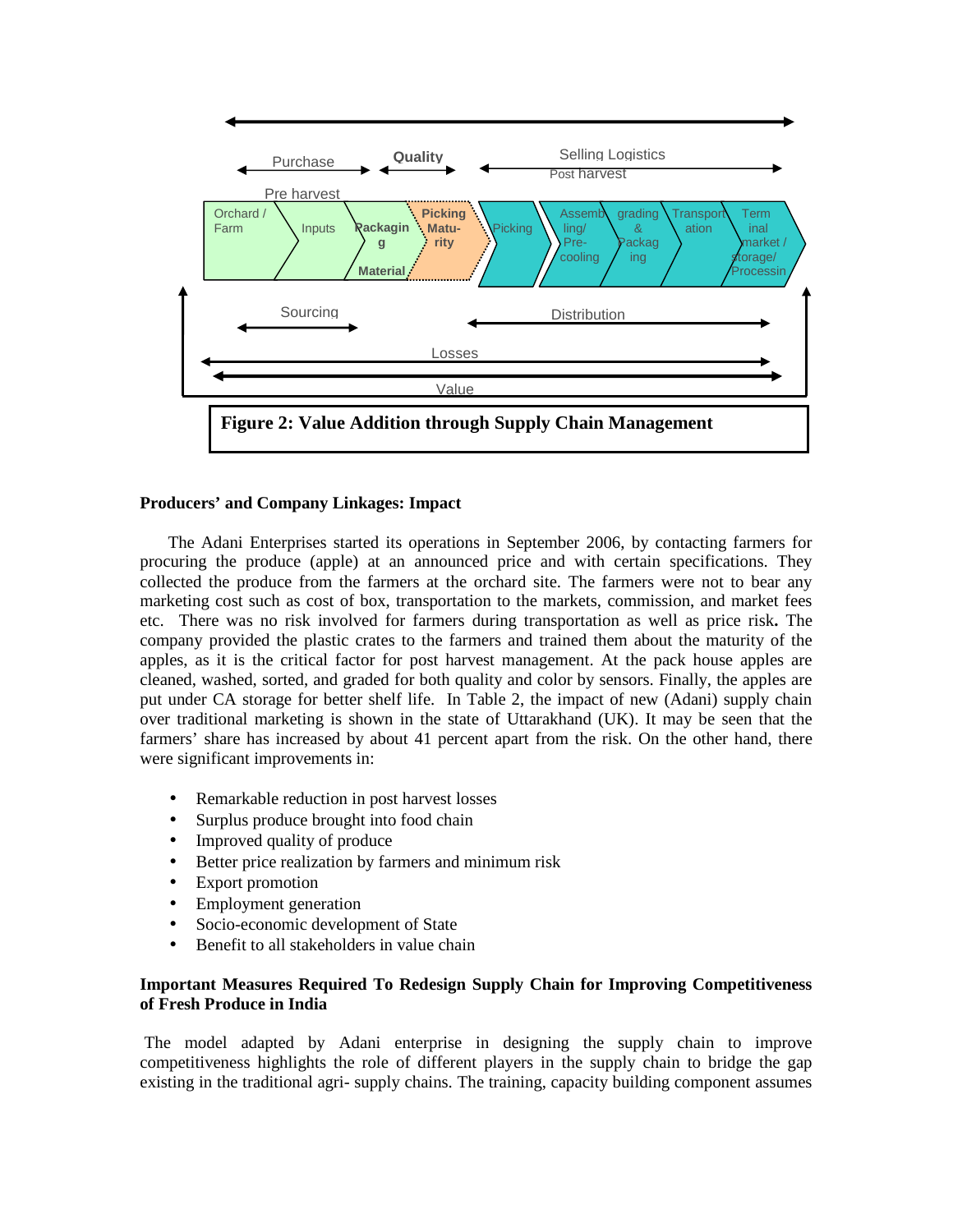significant importance for all the stakeholders in the value chain. Some of the measures required to re-design the supply chain for improving the competitiveness of the fresh produce are as follows:

- Integrate supply chain for fresh market, processing and export
- Sorting, grading and packaging to be done closer to production areas
- Setting up of a network of 'Collection Centers' / 'Value Added Centers' with basic postharvest facilities
- Introduce Returnable Packaging for fresh produce to avoid multiple handling and minimize wastages
- Establish common cold chain facilities for marketing perishable products
- Encourage Contract Farming- provide direct linkages with farmers [market by-pass]

### **Conclusion**

The opportunities in retail sector in fruits and vegetables have given new dimensions to supply chain management. These Innovative supply chains are focusing at bi-directional information flow among all stakeholders, reduction of post harvest losses, strengthening market infrastructure to bring a win-win situation or both farmers and consumers. The study suggests that public private collaboration through contract/corporate farming would help understand functioning of domestic and global market and their implications. The private players can provide both backward and forward integration to the farmers as well as in building the capacities of all the stakeholders. With the creation of specialized market infrastructure, post harvest losses can be minimized if quality aspects are properly managed and would result in higher returns to the farmers and the consumers will get better returns. Horticulture at national and international level would meet the long felt need of planners and private sector for better management, and safeguarding against supply shocks and price risk.

### **References**

- 1. Lokollo, Erna M. "Linking farmers with Markets: Ways to Reduce Poverty through Supply Chain Management" UNESCAP-CAPSA, Vol.2, No. 9, September 2004.
- 2. Government of India. 2006 Level and pattern of Consumer Expenditure 2005-05. Report No. 508(61/1.0/1), National Sample Survey Organization, Ministry of Statistics and Program Implementation, Government of India, New Delhi.
- 3. Ravi, C. and D. Roy. 2006. "Consumption Patterns and Food Demand Projections : A Regional Analysis" Paper presented at the workshop Plate to Plough: Agricultural Diversification and Its Implications for the Small holders organized by IFPRI, Asia Office, New Delhi and the Institute of Economic Growth , New Delhi at New Delhi, September 20- 21.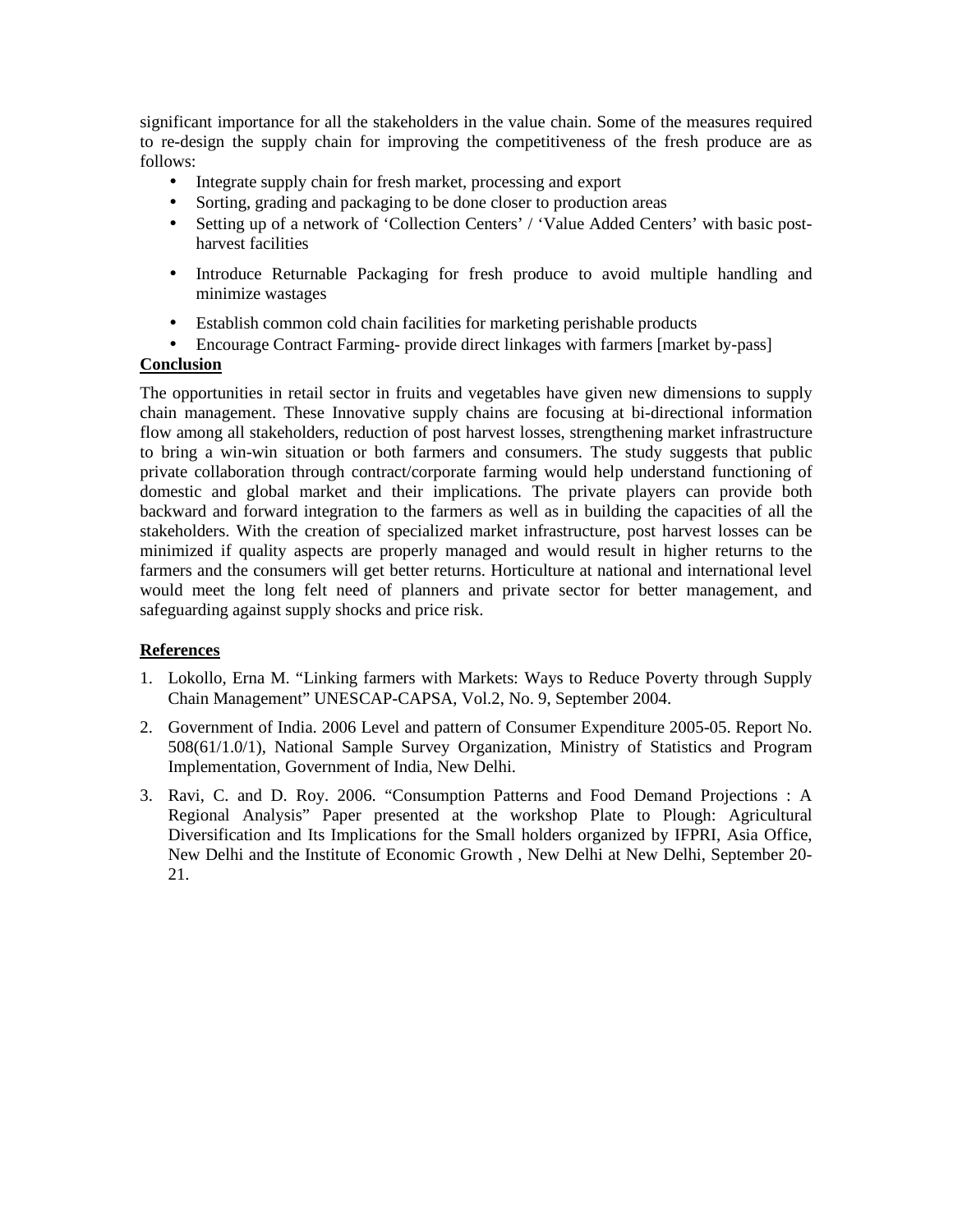|                                            | (Percentage of Wholesalers Price) |        |       |
|--------------------------------------------|-----------------------------------|--------|-------|
| <b>Particulars</b>                         | НP                                | UK.    | J&K   |
| Net Price received by orchardist           | 69.5                              | 57.3   | 54.7  |
| <b>Expenses incurred by orchardist on:</b> |                                   |        |       |
| 1. Packaging, grading, & assembling        | 3.3                               | 4.3    | 4.1   |
| 2. Packing material                        | 9.8                               | 15.1   | 13.3  |
| 3.<br>Carriage up to road-head             | 1.1                               | 4.1    | 3.4   |
| 4. Freight up to Market                    | 7.0                               | 9.5    | 12.3  |
| 5. Loading unloading charges, State Tax,   | 9.3                               | 9.7    | 12.2  |
| Octroi, Postal charge etc., commission of  |                                   |        |       |
| <b>Commission Agents &amp; Market Fee</b>  |                                   |        |       |
| <b>Sub Total</b>                           | 30.5                              | 42.7   | 45.3  |
| <b>Wholesale Price at Delhi Market</b>     | 100.00                            | 100.00 | 100.0 |

Table 1: Marketing Costs & Margins for Apples in Delhi Traditional Market

States: Himanchal Pradesh (HP); Uttarakhand (UK); Jammu & Kashmir (J&K)

| <b>Particulars</b>                                                                                                                    | <b>Adani's Supply</b><br>Chain | <b>Traditional</b><br><b>Marketing</b> |
|---------------------------------------------------------------------------------------------------------------------------------------|--------------------------------|----------------------------------------|
| Net Price received by orchardist                                                                                                      | 97.8                           | 57.4                                   |
| Expenses incurred by orchardist on:                                                                                                   |                                |                                        |
| 2. Packaging, grading, & assembling                                                                                                   | 1.7                            | 4.3                                    |
| 6. Packing material                                                                                                                   |                                | 14.0                                   |
| 7. Carriage up to road-head                                                                                                           | 0.5                            | 4.1                                    |
| 8. Freight up to Market                                                                                                               | <b>NIL</b>                     | 10.5                                   |
| Loading unloading charges, State Tax, Octroi,<br>9.<br>Postal charge etc., commission of<br><b>Commission Agents &amp; Market Fee</b> | <b>NIL</b>                     | 9.7                                    |
| <b>Sub Total</b>                                                                                                                      | 2.2                            | 42.6                                   |
| <b>Wholesale Price at Delhi Market</b>                                                                                                | 100.00                         | 100.00                                 |

Table 2: Impact on Marketing Costs and Margins in Apples (Producer's Share in Wholesale Price in Adana's Supply Chain and Traditional Marketing)